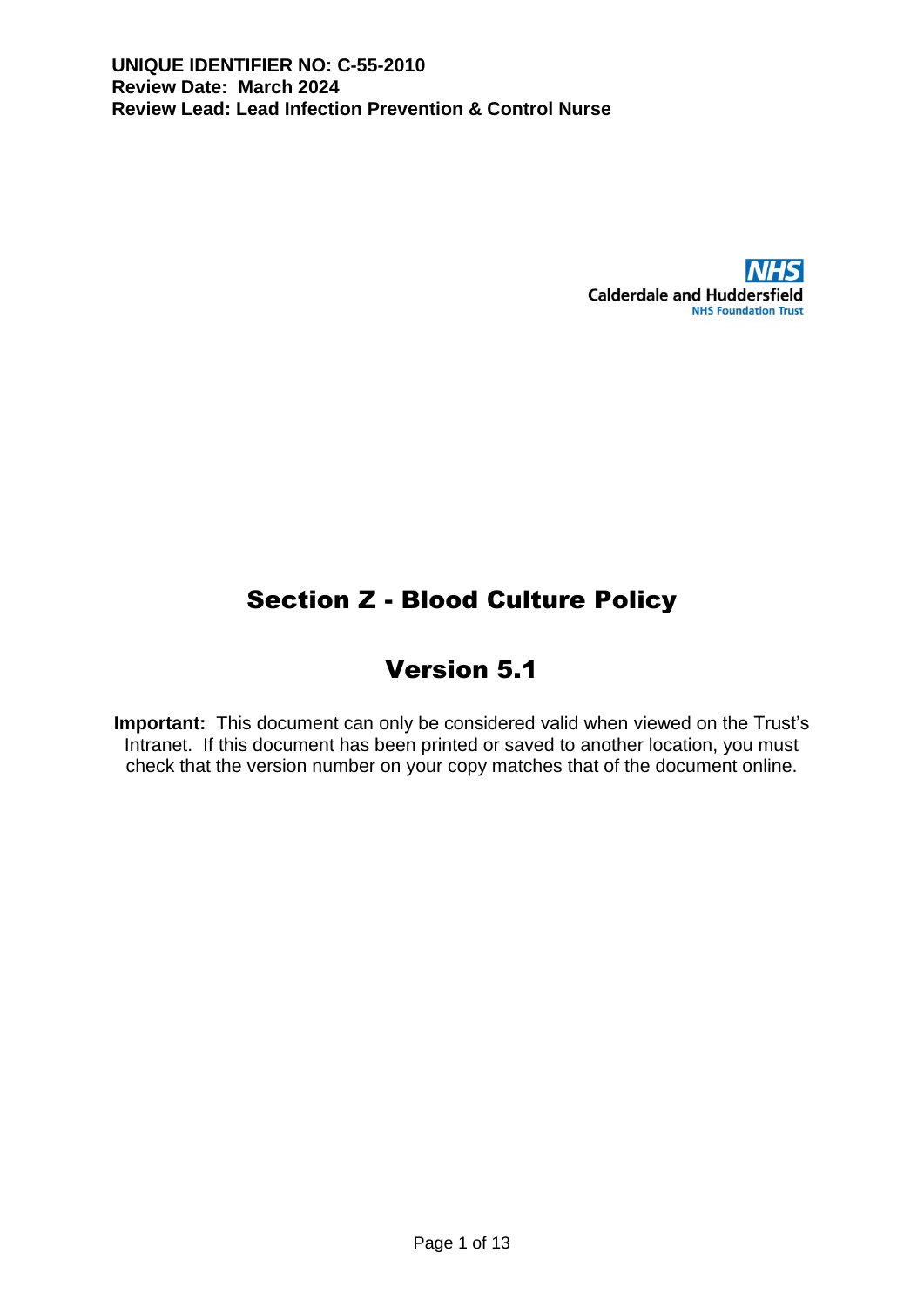| <b>Document Summary Table</b>                                      |                                                                                              |                                                                                                                                                                                                                                                                                                                                                                                                                                       |  |  |  |  |  |
|--------------------------------------------------------------------|----------------------------------------------------------------------------------------------|---------------------------------------------------------------------------------------------------------------------------------------------------------------------------------------------------------------------------------------------------------------------------------------------------------------------------------------------------------------------------------------------------------------------------------------|--|--|--|--|--|
| C-55-2010                                                          |                                                                                              |                                                                                                                                                                                                                                                                                                                                                                                                                                       |  |  |  |  |  |
| <b>Ratified</b>                                                    |                                                                                              |                                                                                                                                                                                                                                                                                                                                                                                                                                       |  |  |  |  |  |
| 5.1                                                                |                                                                                              |                                                                                                                                                                                                                                                                                                                                                                                                                                       |  |  |  |  |  |
|                                                                    |                                                                                              |                                                                                                                                                                                                                                                                                                                                                                                                                                       |  |  |  |  |  |
|                                                                    |                                                                                              |                                                                                                                                                                                                                                                                                                                                                                                                                                       |  |  |  |  |  |
|                                                                    | March 2021                                                                                   |                                                                                                                                                                                                                                                                                                                                                                                                                                       |  |  |  |  |  |
|                                                                    |                                                                                              |                                                                                                                                                                                                                                                                                                                                                                                                                                       |  |  |  |  |  |
|                                                                    |                                                                                              |                                                                                                                                                                                                                                                                                                                                                                                                                                       |  |  |  |  |  |
| Lead Infection, Prevention and Control Nurse and                   |                                                                                              |                                                                                                                                                                                                                                                                                                                                                                                                                                       |  |  |  |  |  |
| <b>Consultant Microbiologist</b>                                   |                                                                                              |                                                                                                                                                                                                                                                                                                                                                                                                                                       |  |  |  |  |  |
|                                                                    |                                                                                              |                                                                                                                                                                                                                                                                                                                                                                                                                                       |  |  |  |  |  |
|                                                                    |                                                                                              |                                                                                                                                                                                                                                                                                                                                                                                                                                       |  |  |  |  |  |
|                                                                    |                                                                                              |                                                                                                                                                                                                                                                                                                                                                                                                                                       |  |  |  |  |  |
|                                                                    |                                                                                              | 21 May 2021                                                                                                                                                                                                                                                                                                                                                                                                                           |  |  |  |  |  |
|                                                                    |                                                                                              |                                                                                                                                                                                                                                                                                                                                                                                                                                       |  |  |  |  |  |
|                                                                    | <b>Committee Chair</b>                                                                       | Date                                                                                                                                                                                                                                                                                                                                                                                                                                  |  |  |  |  |  |
|                                                                    | Consultant                                                                                   | April 2021                                                                                                                                                                                                                                                                                                                                                                                                                            |  |  |  |  |  |
|                                                                    |                                                                                              |                                                                                                                                                                                                                                                                                                                                                                                                                                       |  |  |  |  |  |
|                                                                    |                                                                                              |                                                                                                                                                                                                                                                                                                                                                                                                                                       |  |  |  |  |  |
|                                                                    |                                                                                              |                                                                                                                                                                                                                                                                                                                                                                                                                                       |  |  |  |  |  |
|                                                                    |                                                                                              |                                                                                                                                                                                                                                                                                                                                                                                                                                       |  |  |  |  |  |
|                                                                    |                                                                                              |                                                                                                                                                                                                                                                                                                                                                                                                                                       |  |  |  |  |  |
|                                                                    |                                                                                              |                                                                                                                                                                                                                                                                                                                                                                                                                                       |  |  |  |  |  |
|                                                                    |                                                                                              |                                                                                                                                                                                                                                                                                                                                                                                                                                       |  |  |  |  |  |
|                                                                    |                                                                                              |                                                                                                                                                                                                                                                                                                                                                                                                                                       |  |  |  |  |  |
| The policy has been reviewed and minor amendments made.            |                                                                                              |                                                                                                                                                                                                                                                                                                                                                                                                                                       |  |  |  |  |  |
| Minor amendments have been made: The procedure in Appendix 1       |                                                                                              |                                                                                                                                                                                                                                                                                                                                                                                                                                       |  |  |  |  |  |
| is written to reflect the ANTT process. Updated CHFT contamination |                                                                                              |                                                                                                                                                                                                                                                                                                                                                                                                                                       |  |  |  |  |  |
| rates have been added.<br>Version 4                                |                                                                                              |                                                                                                                                                                                                                                                                                                                                                                                                                                       |  |  |  |  |  |
| Minor amendments made following review: Contamination rates to     |                                                                                              |                                                                                                                                                                                                                                                                                                                                                                                                                                       |  |  |  |  |  |
| blood cultures statistics from 2014 added. ANTT information        |                                                                                              |                                                                                                                                                                                                                                                                                                                                                                                                                                       |  |  |  |  |  |
| throughout the policy updated to reflect changes made within the   |                                                                                              |                                                                                                                                                                                                                                                                                                                                                                                                                                       |  |  |  |  |  |
| organisation. Further information provided on the timing of blood  |                                                                                              |                                                                                                                                                                                                                                                                                                                                                                                                                                       |  |  |  |  |  |
| cultures being taken.                                              |                                                                                              |                                                                                                                                                                                                                                                                                                                                                                                                                                       |  |  |  |  |  |
| The document has been reviewed and updated and the volume of       |                                                                                              |                                                                                                                                                                                                                                                                                                                                                                                                                                       |  |  |  |  |  |
|                                                                    |                                                                                              |                                                                                                                                                                                                                                                                                                                                                                                                                                       |  |  |  |  |  |
| paragraph; Investigation of contaminated cases has been added to   |                                                                                              |                                                                                                                                                                                                                                                                                                                                                                                                                                       |  |  |  |  |  |
| the process section of the policy. An additional one page summary  |                                                                                              |                                                                                                                                                                                                                                                                                                                                                                                                                                       |  |  |  |  |  |
|                                                                    | of the policy has also been added as an appendix.                                            |                                                                                                                                                                                                                                                                                                                                                                                                                                       |  |  |  |  |  |
|                                                                    | <b>All Staff</b><br>Infection, Prevention and Control<br><b>Other Stakeholders Consulted</b> | May 2010<br>March 2012, March 2014, January 2015, January 2018,<br>March 2024<br><b>Medical Director</b><br>Trust Intranet. Infection Prevention and Control Policies<br>Microbiologist / Infection<br><b>Prevention &amp; Control</b><br>Doctor<br>Does this document map to other Regulator requirements?<br>blood to be taken for blood cultures has been changed.<br>The document has been reviewed and updated and an additional |  |  |  |  |  |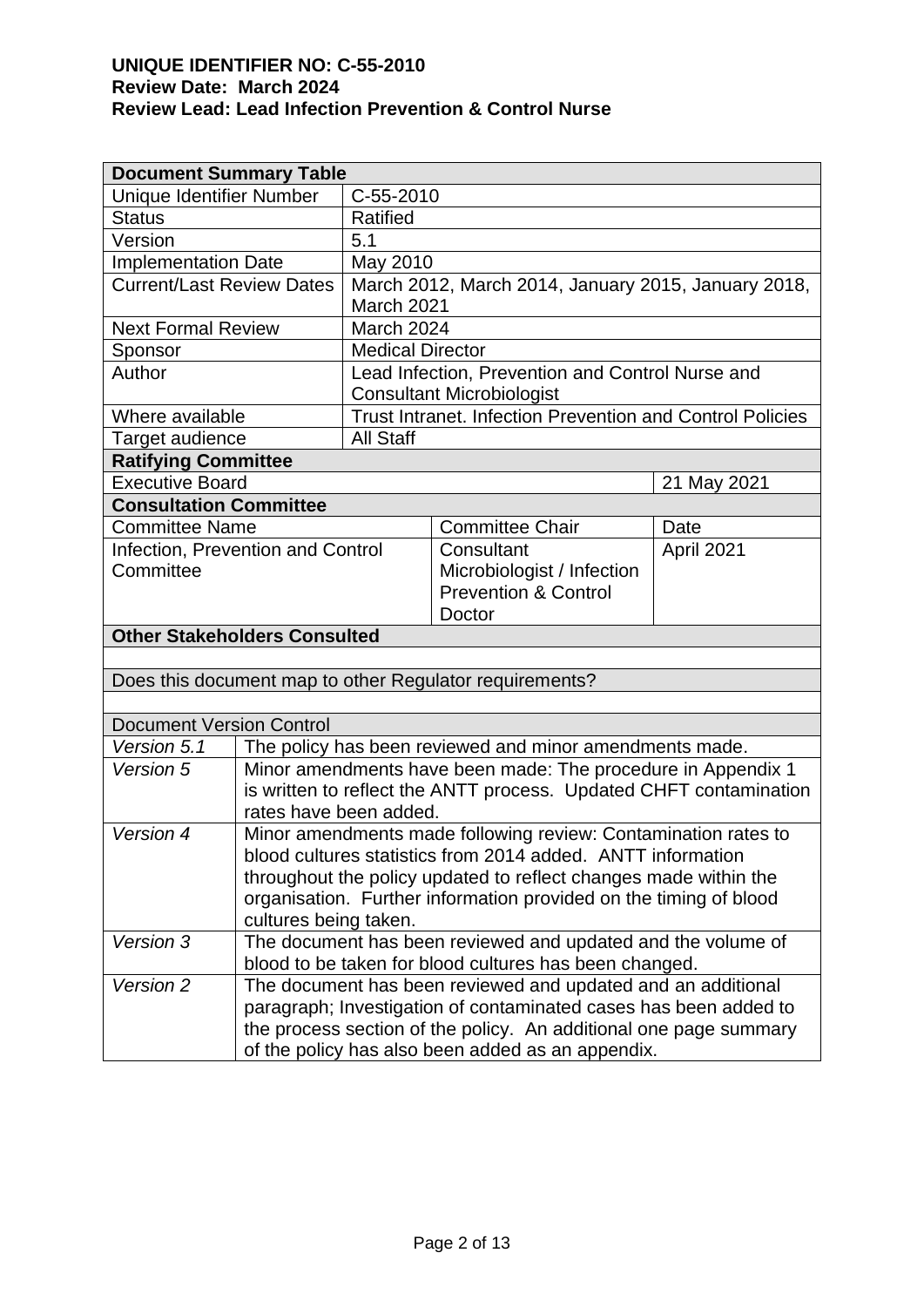# **Contents**

## **Section Page**

|                | <b>Document Summary</b>                   | $\overline{2}$ |
|----------------|-------------------------------------------|----------------|
|                | Contents                                  | 3              |
| 1.             | Introduction                              | 4              |
|                | 1.1 Key Points                            | 4              |
| 2.             | Purpose                                   | 4              |
| 3.             | Scope                                     | 5              |
| 4.             | <b>Definitions</b>                        | 5              |
| 5.             | Duties (Roles and Responsibilities)       | 6              |
| 6.             | <b>Policy Statement</b>                   | $\overline{7}$ |
| 7 <sub>1</sub> | Process                                   | $\overline{7}$ |
|                | 7.1 Indications for taking blood cultures | 7              |
|                | 7.2 Timing of the blood culture           | 8              |
|                | 7.3 Volume of blood for culture           | 8              |
|                | 7.4 Suitable Sites                        |                |
|                | 7.5 Documentation                         | 9<br>9         |
|                | 7.6 Contamination in blood cultures       | 9              |
|                | 7.7 Investigation of contaminated cases   | 10             |
|                | 7.8 Repeat blood cultures                 | 10             |
|                | 7.9 Competence                            | 10             |
| 8.             | Training and Implementation               | 11             |
| 9.             | Monitoring Compliance with this Policy    | 11             |
| 10.            | <b>Trust Equalities Statement</b>         | 11             |
| 11.            | References                                | 11             |
| 12.            | <b>Associated Documents</b>               | 11             |
|                |                                           |                |
|                |                                           |                |

## **Appendix**

| Procedure for taking blood cultures |  |
|-------------------------------------|--|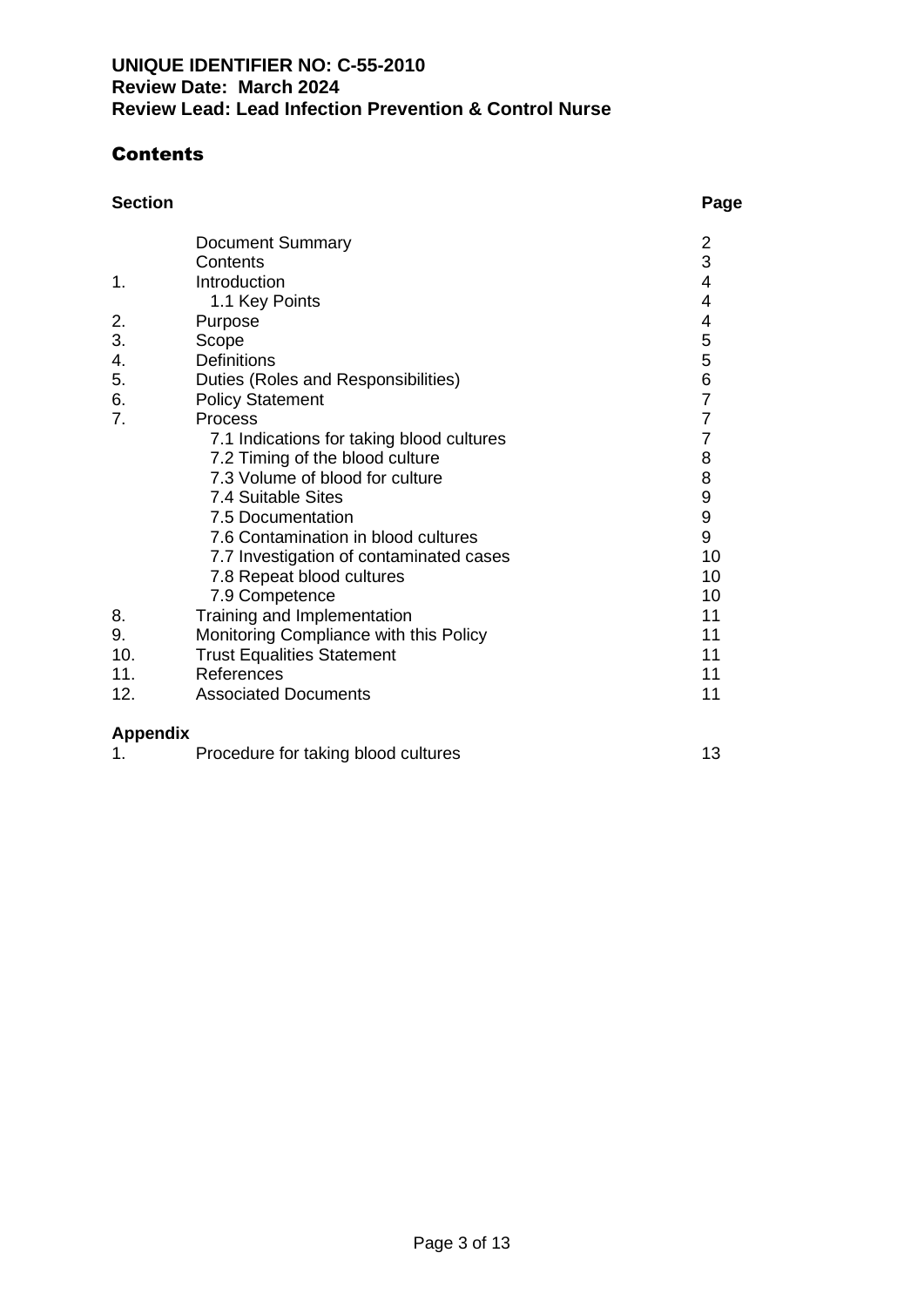## 1. Introduction

Blood culture is the key investigation for the diagnosis of sepsis, and is used to detect the presence of bacteria (bacteraemia) and/or fungi (fungaemia) in the blood and is considered the gold standard (PHE, 2014).The incidence of sepsis continues to increase: It is estimated that there are 150, 000 cases of sepsis resulting in 44, 000 deaths annually in the UK alone (Sepsis Trust, 2018). Because the morbidity and mortality attributed to sepsis is high, prompt and accurate detection is important in improving patient care.

Inappropriately taken blood cultures decrease the usefulness of this investigation in the diagnosis and management of bloodstream infections (BSIs). Contaminated blood cultures can show an artificial increase in the incidence of BSIs e.g. MRSA bacteraemias and lead to inappropriate treatment, inappropriate antibiotic use, increase costs associated with these and laboratory processing costs. This also does not allow trusts to accurately show levels of improvement on infection rates.

This policy presents good practice recommendations advocated by the Department of Health best practice guidelines that when followed will improve the quality and clinical interpretation of blood cultures, expedite appropriate antibiotic treatment and reduce the incidence of 'false positive' blood cultures i.e. contaminants.

## **1.1 Key Points**

This policy identifies

- How, when, and why a blood culture is taken
- Competence of those staff performing the procedure
- Process
- Documentation

## 2. Purpose

The aim of this policy is to ensure that blood cultures are taken:

- For the correct indication
- At the correct time
- From an appropriate site
- Using Aseptic Non Touch Technique (ANTT) in order to prevent contamination of the sample and minimise the risk to patients and staff
- Ensuring correct documentation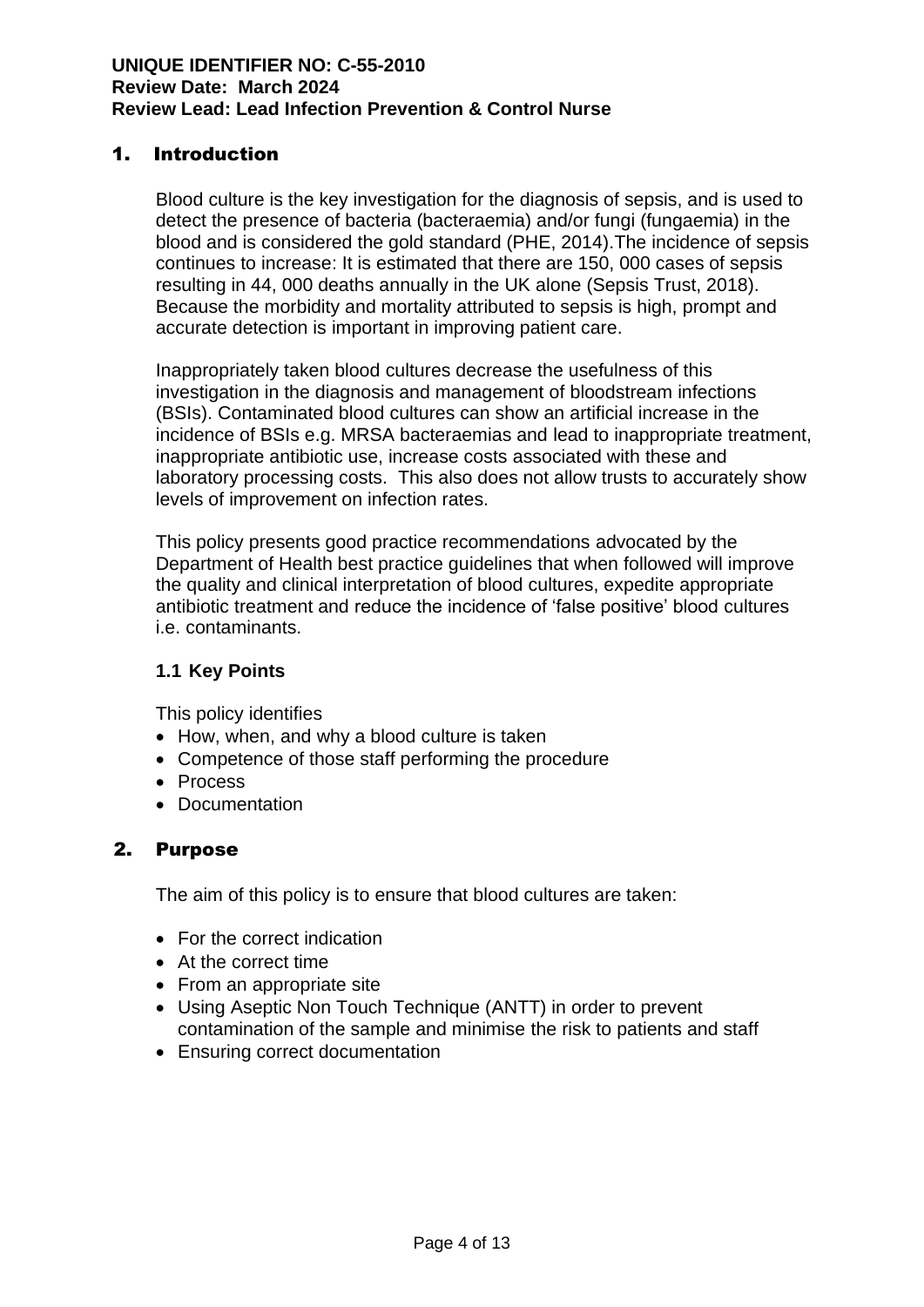## 3. Scope

This policy applies to all medical staff and healthcare staff who have undertaken training in the collection of blood cultures and should be used in conjunction with:

- Venepuncture Policy
- Aseptic Non-Touch Technique (ANTT)
- Hand Hygiene Policy
- CVAD Policy
- CHFT antibiotic guidelines
- Microbiology minimum dataset policy for clinical specimens
- Sepsis Bundle.
- Specimen Collection, Handling, and Transportation Policy.

## 4. Definitions

**Bacteraemia:** The presence of viable bacteria in the blood stream.

**Blood Culture:** Collection and inoculation of blood into a culture medium in order to grow pathogenic bacteria or fungi for diagnostic purposes.

**Central line related blood-stream infections:** Bacteraemia/fungaemia in a patient with an intravascular catheter with at least one positive blood culture obtained from a peripheral vein, clinical manifestations of infections (i.e., fever, chills, and/or hypotension), and no apparent source for the BSI except the catheter.

**Contaminated specimen**: The detection of a micro-organism with no clinical infection in the patient. The organism has usually been acquired during specimen taking. The patient's skin, equipment used, the hands of the practitioner and the general environment can all be sources. (Saving Lives, 2007).

**Fungaemia:** The presence of fungi in the blood stream.

**Systemic inflammatory response syndrome (SIRS):** A widespread inflammatory response to a variety of severe clinical insults. This syndrome is clinically recognised by the presence of two or more of the following:

- Temperature >38°C or <36°C
- Heart rate >90 beats/min
- Respiratory rate >20 breaths/min or PaCO2 <32 mmHg
- WBC >12x10\*9/l, <4x10\*9/l, or >10 percent immature (band) forms

**Sepsis:** The systemic response to infection. Thus, in sepsis, the clinical signs describing SIRS are present together with definitive evidence of infection.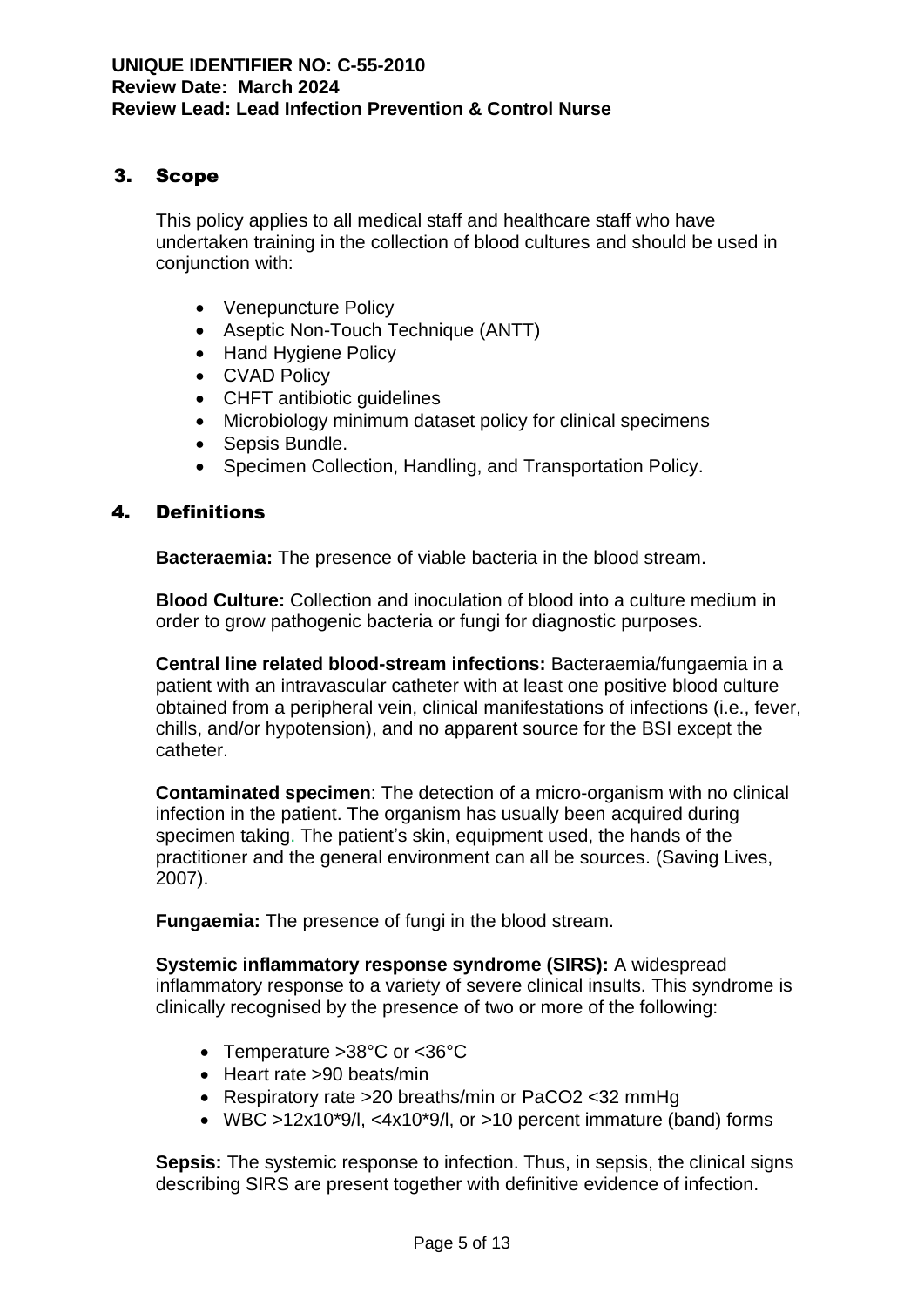**Severe sepsis:** Sepsis is considered severe when it is associated with organ dysfunction, hypoperfusion, or hypotension. The manifestations of hypoperfusion may include, but are not limited to, lactic acidosis, oliguria, or an acute alteration in mental status.

**Septic shock:** Septic shock is sepsis with hypotension despite adequate fluid resuscitation. It includes perfusion abnormalities such as lactic acidosis, oliguria, or an acute alteration in mental status. Patients receiving inotropic or vasopressor agents may not be hypotensive at the time that perfusion abnormalities are measured.

# 5. Duties (Roles and Responsibilities)

## **Chief Executive**

The Chief Executive has overall responsibility and is accountable for ensuring that there is a managed environment which minimises the risk of infection to patients, visitors and staff.

## **Director of Infection Control**

The Director of Infection Prevention and Control is responsible for ensuring that there are effective and appropriate arrangements for the prevention and control of infection throughout the Trust.

#### **The Infection Prevention Control Team**

The Infection Prevention and Control Team (IPCT) reports directly to the Director of Infection Prevention and Control (DIPC) and is responsible for aspects of surveillance, prevention and control of infection within the Trust. The IPCT is responsible for the implementation of the Trust's Infection Prevention and Control programme and for the development and dissemination of policies, guidelines, procedures and ANTT training. The IPCT is also responsible for the initial investigation of a MRSA Bacteraemia and ensures the subsequent investigation through Post Infection Review (PIR) within 7 days.

## **Microbiology Laboratory**

Positive blood cultures are liaised by the microbiologists on day 1 (during hours) and followed up clinically as required. All MRSA bacteraemias are notified promptly to the infection control team and DIPC who is then responsible for cascading that information to the relevant parties.

## **Directors / Lead Clinicians / Senior Managers**

All Directors, Lead Clinicians and Senior Managers have responsibility for ensuring that this policy is known to their staff and that its requirements are followed by all staff within their Directorate / Division / Department.

## **Departmental Heads / Service Managers / Clinical Leads**

Are responsible for ensuring infection control risk assessments are undertaken and that all possible measures are taken to reduce the spread of infection to patients, visitors and staff.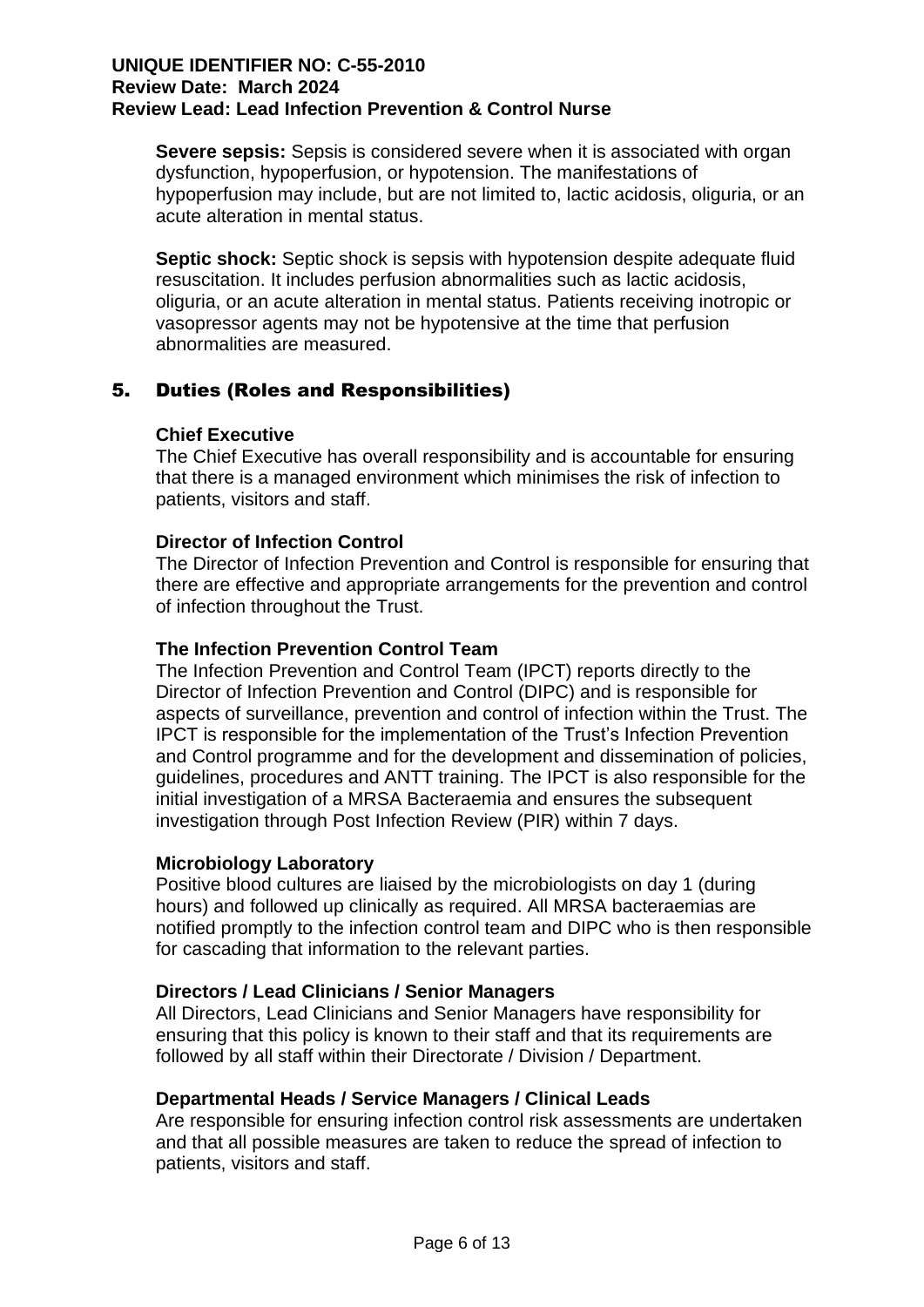All managers are responsible for ensuring that staff have access to up to date training to enable them to adopt safe working practices at all times and are appropriately trained to minimise risks to themselves and others.

## **Medical / Nursing Staff**

All medical and nursing staff are responsible for following the Blood Culture Policy and ensuring relevant documentation in the medical/nursing notes.

# 6. Policy Statement

The Department of Health published a best practice summary for taking blood cultures as part of the saving lives programme for reducing healthcare associated infections including MRSA in 2011. This policy reflects those recommendations.

The essential components are:

- Only take a blood culture if there is a clinical need to do so **not as routine**
- Blood cultures should be taken as soon as the clinical need is identified
- Staff are competent and ANTT trained and assessed as competent by an ANTT assessor within the organisation
- Asepsis is maintained throughout the procedure
- **Do not** take blood from those on the care of the individualised care of the dying document

# 7. Process

## **7.1 Indications for taking blood cultures**

- **Only take blood for culture when there is a clinical need to do so and not as routine**
- **Blood cultures must be taken following a request by the clinical team**
- **Blood cultures should be taken as soon as possible after request. It is unacceptable to leave a request card out for a Phlebotomist to take a blood culture as that would lead to a delay in diagnosis and subsequent treatment**

Blood cultures are taken to identify patients with a bacteraemia and or fungaemia. There are many signs and symptoms in a patient which may suggest a blood stream infection and clinical judgement is required. The following indicators should be taken into account when assessing a patient for sepsis:

- Core temperature out of normal range > 38 C / < 36 C
- Abnormal heart rate (raised) >90\*
- Low blood pressure Systolic BP < 90 mmHg / fall of 40 mmHg from patients normal \*
- Raised respiratory rate > 20 breaths per minute\*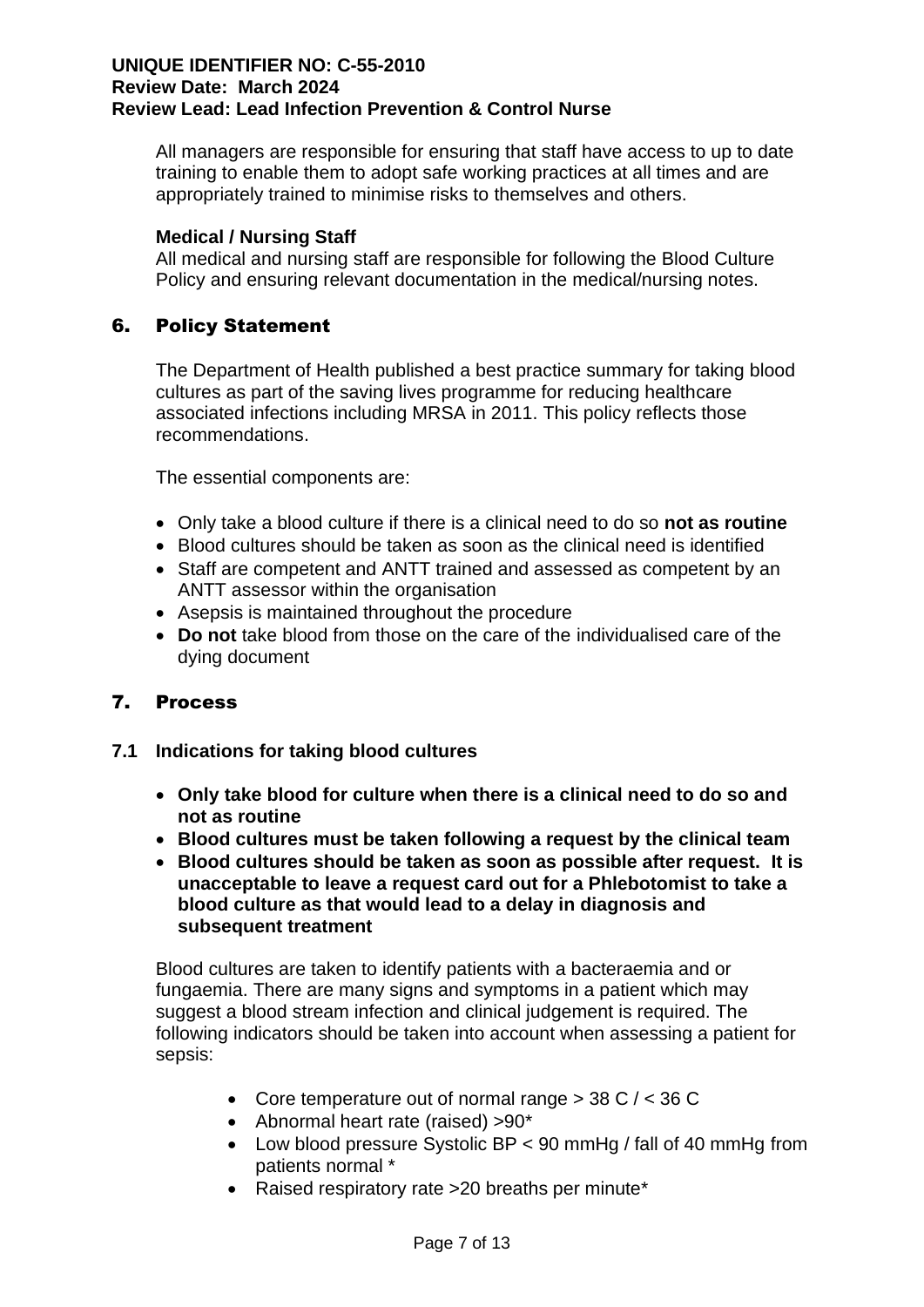Other signs and symptoms include:

- Neutrophilia, or neutropenia ( WCC > 12x10\*9/l, < 4x10\*9/l, Neutrophils <1x10\*9/l)
- Chills with rigors; headache with stiff neck
- Focal signs of infection
- New or worsening confusion

\* Parameters for adult patients only.

## **NB. Signs of sepsis may be minimal or absent in the very young and the elderly.**

Elderly patients may be afebrile or present with low-grade fever. Changing mental status or functional status may be the only sign of bloodstream infection in elderly patients or those with end-stage renal disease. Therefore a high index of suspicion is required: where bacteraemia is suspected in these circumstances, blood cultures should be sent, irrespective of the measure core temperature.

Blood-cultures should only be collected by members of staff (medical, nursing, phlebotomists) who have been trained in the collection procedure and assessed as **competent**.

## **7.2 Timing of the blood culture**

- Blood cultures should be taken as soon as possible after identification of likely sepsis
- Blood cultures should ideally be taken prior to the administration of antibiotics unless there is a delay in the process of obtaining blood cultures and the patient is septic, in this case antibiotics must be given as soon as possible
- **Two** sets of blood cultures taken from separate sites are recommended to increase sensitivity and allow identification of contamination
- In patients with suspected endocarditis and other endovascular infections, take 3 sets of blood cultures at different times over a 24-48hr period to document continuous bacteraemia
- If blood is being collected for other tests, always collect the blood culture first

## **7.3 Volume of blood for culture**

There is a direct relationship between the volume of blood cultured and the diagnostic yield. The optimal volume of blood per blood-culture set is 20 ml (10ml per bottle) in adults. In paediatrics, a smaller volume is required. Recommendations are 1-2 ml of blood per set for neonates, 2–3 ml for infants and 3–5 ml for older children.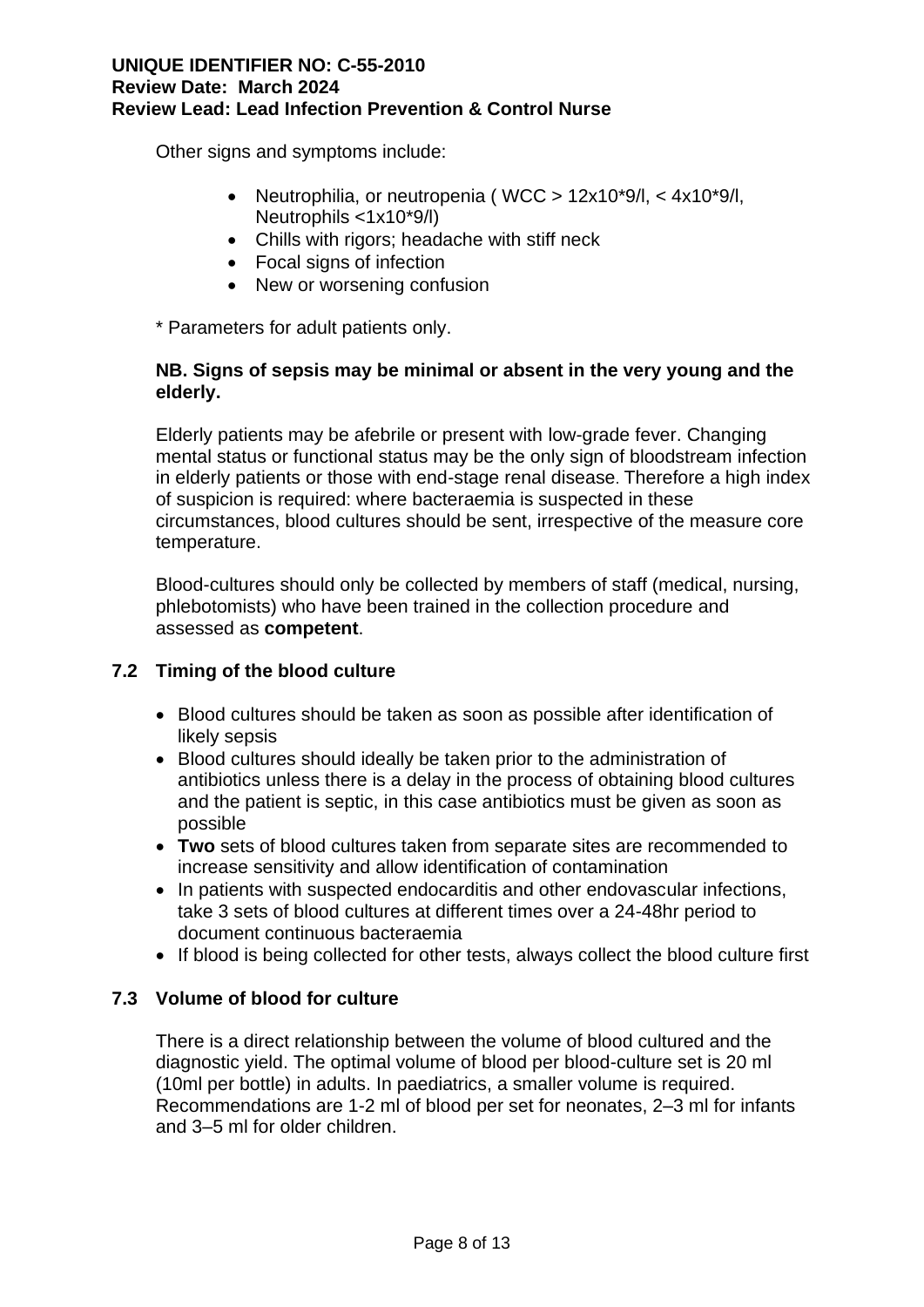## **7.4 Suitable Sites**

- The preferred sites are the veins of the antecubital fossa and the hand veins.
- Always make a fresh peripheral venepuncture. Do not use existing peripheral venous cannula or sites immediately above these.
- If a central line is present, paired equal volume blood cultures (one through distal port of the central line and a peripheral blood culture) should be taken simultaneously to diagnose a central line related blood stream infection (CRBSI). The central line port must be accessed only by trained and competent staff, e.g. member of the CVAD team
- If a tunnelled line is present, a sample needs to be taken from each lumen in addition to a peripheral sample
- The femoral vein must only be used as a last resort due to the risk of contamination. Only medical staff should carry this out and it should be documented
- Blood cultures should not be taken through a sinus tract or broken/infected skin as there is increased risk of contaminating the sample

#### **7.5 Documentation**

## **To request blood culture investigation via EPR:**

- Via requests/care plans, request blood culture MCS
- Complete and sign the request
- Select specimen collection
- Print labels
- Print requisition
- After labelling the sample, and the process is complete, select collected
- All blood cultures must be **documented** in EPR, including date, time, site, ANTT practice, and indications
- The request forms should comply with the Trust labelling policy, have the relevant clinical details and be collected in accordance with the Trust "Specimen, Handling and Transportation Policy"
- The blood culture bottles should have patient identifiers and site (peripheral vs central) clearly labelled without obscuring the barcode on the bottles
- The barcodes should not be removed from the bottles, they should be left attached
- Any subsequent positive results communicated by the microbiology department should be accurately documented in EPR and advice given must be acted upon

## **7.6 Contamination in blood cultures**

Contamination arises when organisms that are not actually present in the patient's bloodstream are grown in culture. This gives rise to a 'false positive' blood-culture.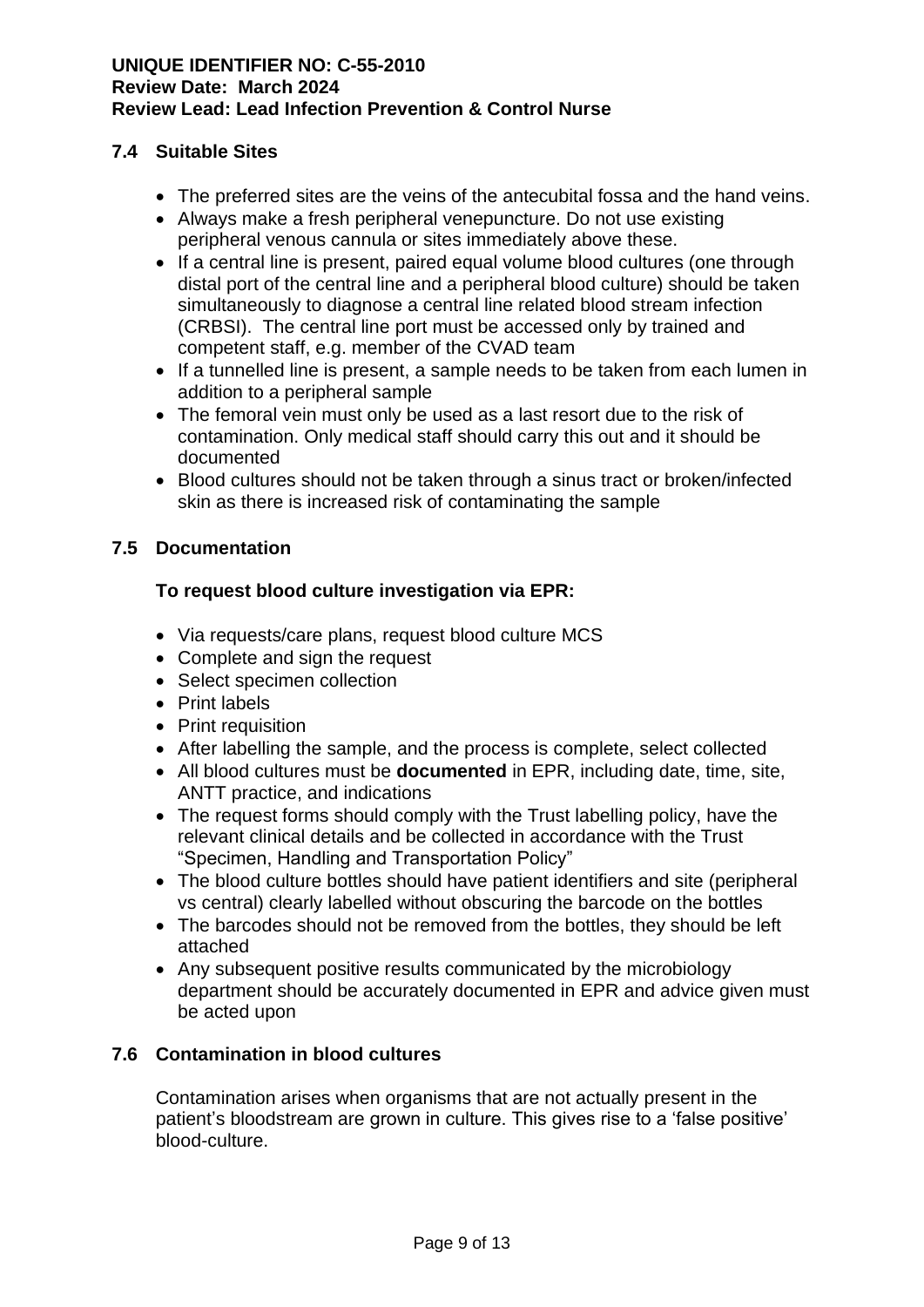Reports from NHS Trusts suggest that the contamination rates could be as high as 10%. At CHFT, our blood-culture contamination rate was reported as 4.39% in 2017.

## **7.7 Investigation of contaminated cases**

- All blood culture requests must be ordered by the clinician making the request and documentation completed by the person taking the specimen.
- Where MRSA is the contaminating organism a full PIR (Post Infection Review) will be required, this will be led by the patients clinician. The person who took the blood culture will be interviewed as part of this process.
- The investigation outlined is a minimum; Divisions may set their own criteria on how to further investigate these incidents.

## **7.8 Repeat blood cultures**

In patients with positive blood-cultures, do not send repeat blood cultures to document 'clearance' unless:

- The patient is clinically deteriorating
- The patient had a fungaemia (veasts/fungi in blood cultures)
- The patient had a *S.aureus* bacteraemia (including MRSA)

Persistent fungaemia or *Staphylococcus aureus* bactereamia during therapy may be indicative of deep-seated or endovascular infection.

#### **7.9 Competence**

All practitioners are responsible for preventing contamination of the sample by practicing strict ANTT. Blood cultures must only be collected by a member of staff who has been trained and is competent in blood culture collection. **Equipment**

Equipment required – Sealed Blood Culture Collection Pack (which contains the following:

- 1. BD Vacutainer blood collection set.
- 2. Chloraprep FREPP 1.5ml (2% Chlorahexidine Gluconate in 70% Isopropyl Alcohol ) one step single use device.
- 3. Swabs x 2 (2% chlorahexidine gluconate in 70% isopropyl alcohol).
- 4. Disposable Tourniquet.
- 5. Blood Culture Bottles.

## **Other equipment required**

ANTT Trolley Apron Gloves **Dressing**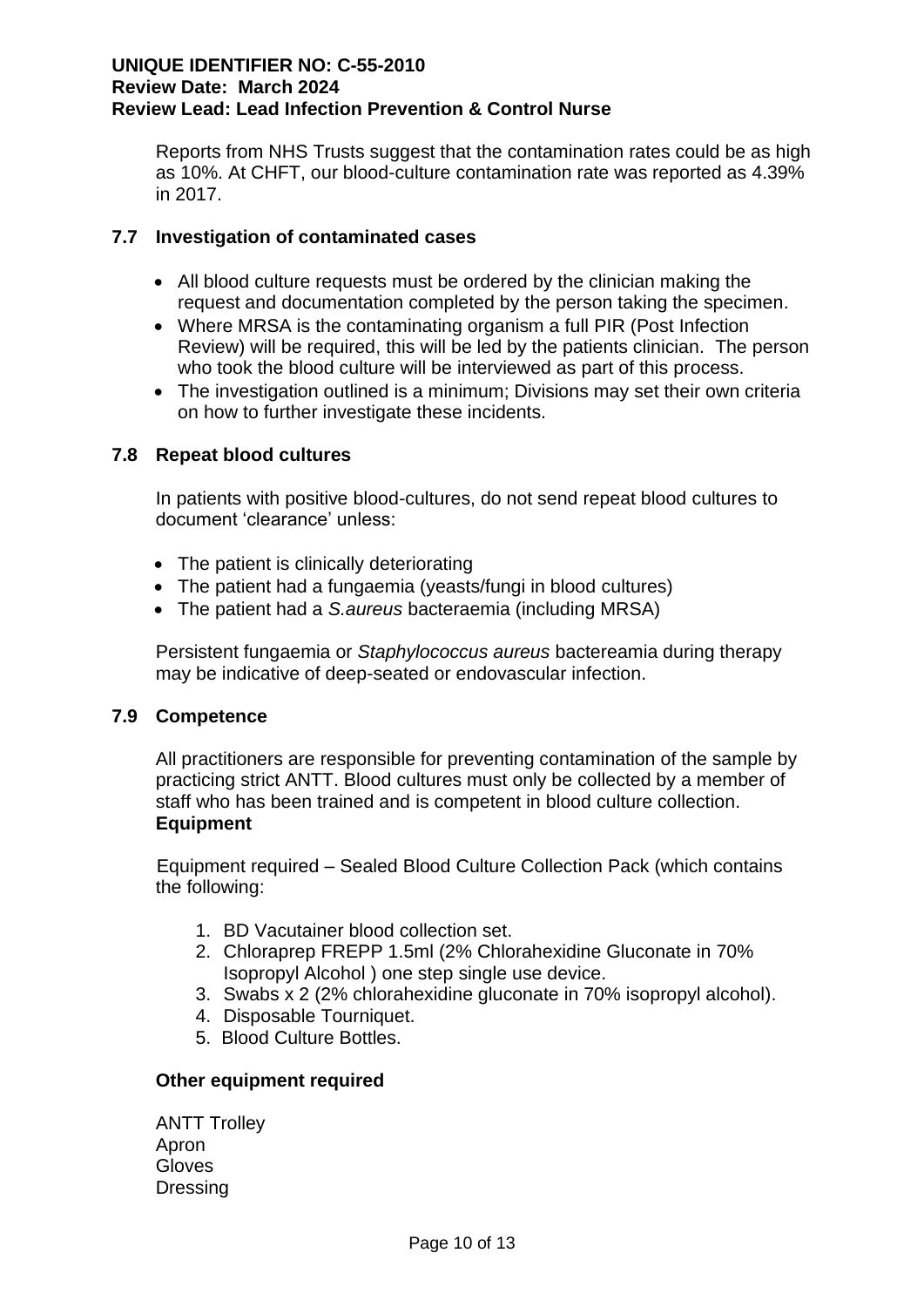Sharps container

#### **Procedure**

See Appendix 1.

## 8. Training and Implementation

All staff who undertake this procedure are to be trained in Aseptic Non Touch Technique (ANTT) and be competent in using the BD vaccutainer blood collection system. This is led by the IPCT Nurse with support from key ANTT assessors throughout the organisation.

This policy will be available on the Trust Intranet and communicated through existing clinical forums and divisions.

Staff awareness will be raised during mandatory infection prevention and control training updates

#### 9. Monitoring Compliance

| <sup>I</sup> Criteria | Lead | Monitoring                                   |           | Frequency   Committee |
|-----------------------|------|----------------------------------------------|-----------|-----------------------|
|                       |      | Blood culture   Path Lab   Surveillance data | Quarterly | Reported              |
|                       |      | contaminants   Manager   from microbiology   |           | quarterly at          |
|                       |      | lab                                          |           | <b>IPCC</b>           |

## 10. Trust Equalities Statement

Calderdale and Huddersfield Foundation Trust aims to eliminate discrimination, harassment and victimisation and advance equality of opportunity through fostering good relationships, promoting inclusivity and embedding the "One Culture of Care" approach throughout the organisation. Stakeholder engagement is vital to analyse the equalities impact of this policy and ensure where there are any negative impacts, mitigation has been discussed and acted on.

## 11. References/Supporting Documents

Department of Health (2007). Saving Lives : reducing infection, delivering clean and safe care.www.clean-safe-care.nhs.uk.

Ernst,D.J.(2001). The right way to do blood cultures. Medical Economics Publishing Co, 64(3), 28-32.

Levt,M.M.etal.(2003).SCCM/ESICM/ACCP/ATS/SIS.(2001).SCCM/ESICM/ACC P/ATS/SIS.International Sepsis Definitions Conference. Critical Care Medicine,31(4),1250-6.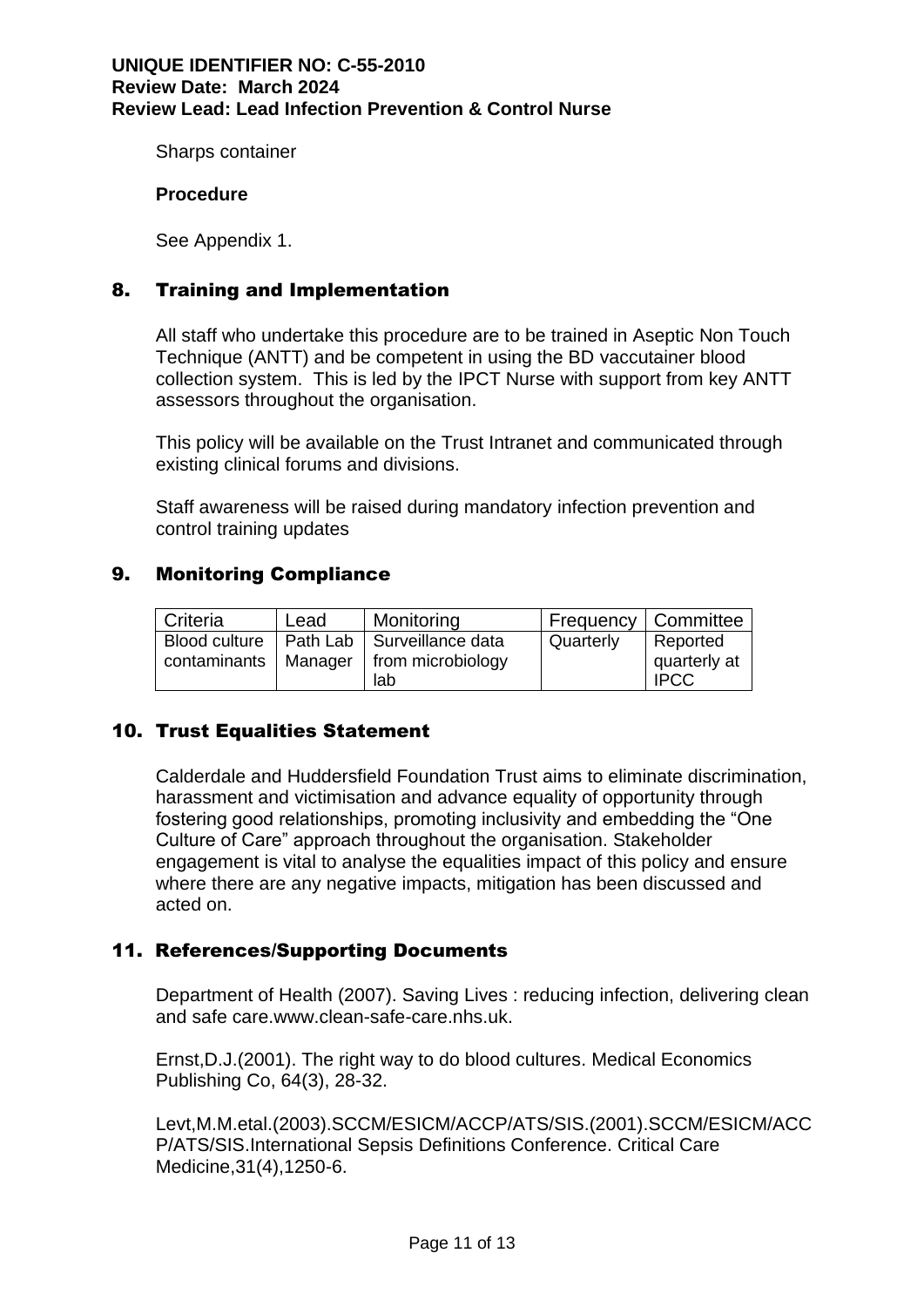Madeo,M.et al.(2005). Simple measures to reduce the rate of contmination of bloodcultures in Accident and Emergency.Emergency Medicine Journal, 22, 810-811.

Madeo, M. and Barlow, G. (2008) Reducing blood-culture contamination rates by the use of a 2% chlorhexadine solution applicator in acute admission units Journal of Hospital Infection 69, 207-309

Saving lives: taking blood cultures. A Summary of best Practice, (Department of Health, 2007). [http://webarchive.nationalarchives.gov.uk/20120118171812/http://hcai.dh.gov.uk/files/](http://webarchive.nationalarchives.gov.uk/20120118171812/http:/hcai.dh.gov.uk/files/2011/03/Document_Blood_culture_FINAL_100826.pdf) [2011/03/Document\\_Blood\\_culture\\_FINAL\\_100826.pdf](http://webarchive.nationalarchives.gov.uk/20120118171812/http:/hcai.dh.gov.uk/files/2011/03/Document_Blood_culture_FINAL_100826.pdf)

Myelot JM (2000). Blood cultures:Clinical aspects and controversies. Eur J of Clin Microbiol Infect Dis. 19. 157-163

Public Health England (2014). UK Standards for Microbiology Investigations. Investigation of Blood Cultures (for Organisms other than Mycobacterium species). Available from [https://www.gov.uk/government/uploads/system/uploads/attachment\\_data/file/372070/](https://www.gov.uk/government/uploads/system/uploads/attachment_data/file/372070/B_37i8.pdf) [B\\_37i8.pdf](https://www.gov.uk/government/uploads/system/uploads/attachment_data/file/372070/B_37i8.pdf)

Sepsis Trust UK; http://sepsistrust.org/2018

Weinstein, M.P. (2003). Blood culture contamination: persisting problems and partial progress. Journal of Clinical Microbiology, June 2003, 2275-2278.

## 12. Associated Documents

- Policy for the early recognition and management of sepsis within adult acute hospital settings
- Aseptic Non-Touch Technique (ANTT) Guidelines CHFT: [http://nww.cht.nhs.uk/divisions/diagnostic-and-therapeutic/infection](http://nww.cht.nhs.uk/divisions/diagnostic-and-therapeutic/infection-prevention-control-news/aseptic-non-touch-technique/)[prevention-control-news/aseptic-non-touch-technique/](http://nww.cht.nhs.uk/divisions/diagnostic-and-therapeutic/infection-prevention-control-news/aseptic-non-touch-technique/)
- Antibiotic Guidelines CHFT: [http://nww.cht.nhs.uk/divisions/diagnostic-and](http://nww.cht.nhs.uk/divisions/diagnostic-and-therapeutic/pathology/microbiology/antibiotic-guidelines/)[therapeutic/pathology/microbiology/antibiotic-guidelines/](http://nww.cht.nhs.uk/divisions/diagnostic-and-therapeutic/pathology/microbiology/antibiotic-guidelines/)